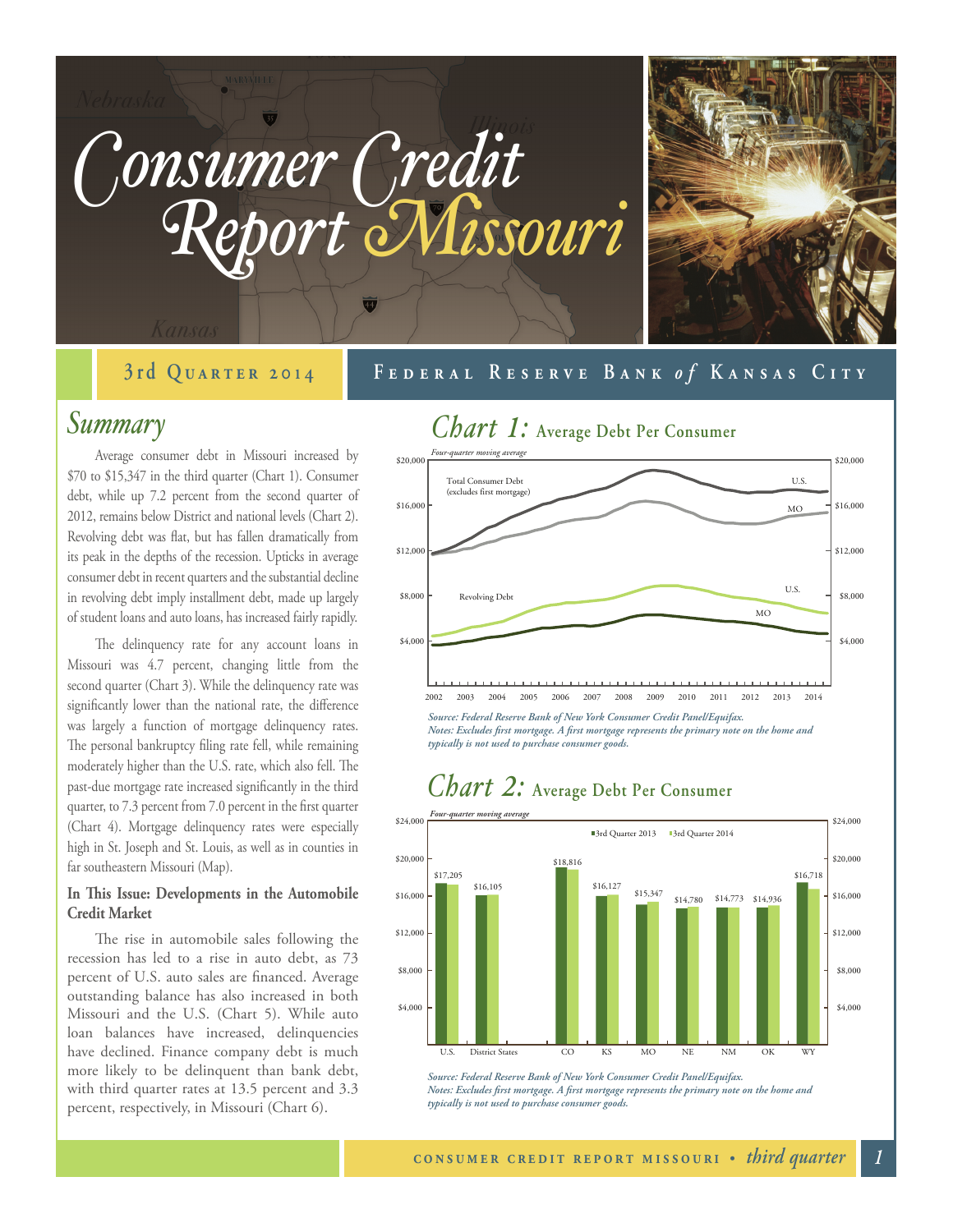## CONSUMER CREDIT REPORT *Missouri*

**3rd QUARTER 2014 1 FEDERAL RESERVE BANK of KANSAS CITY - TENTH DISTRICT** 

### *Chart 3:* **Average Consumer Delinquency Rates**



*\*"Any Account" includes accounts not otherwise reported in the chart, such as first mortgages. Sources: Federal Reserve Bank of New York Consumer Credit Panel/Equifax; the Administrative Office of the U.S. Courts.*

*Notes: At least 30 days past due. Beginning in the first quarter, "severe derogatory" accounts are included in the calculation of delinquency rates, which makes delinquency rates higher than in other quarters, all else being equal. Thus, these delinquency rates are not comparable to delinquency rates provided in reports prior to 2014. Severe derogatory debt has been charged off by the lender (not through bankruptcy) but is still owed by the borrower.*

### *Chart 4:* **Mortgage Delinquencies**



*Source: Lender Processing Services Inc.* 

*Notes:"Past due" represents mortgages that are 30 days or more delinquent, including those in foreclosure. "Seriously delinquent" represents mortgages that are 90 days or more past due or in foreclosure.*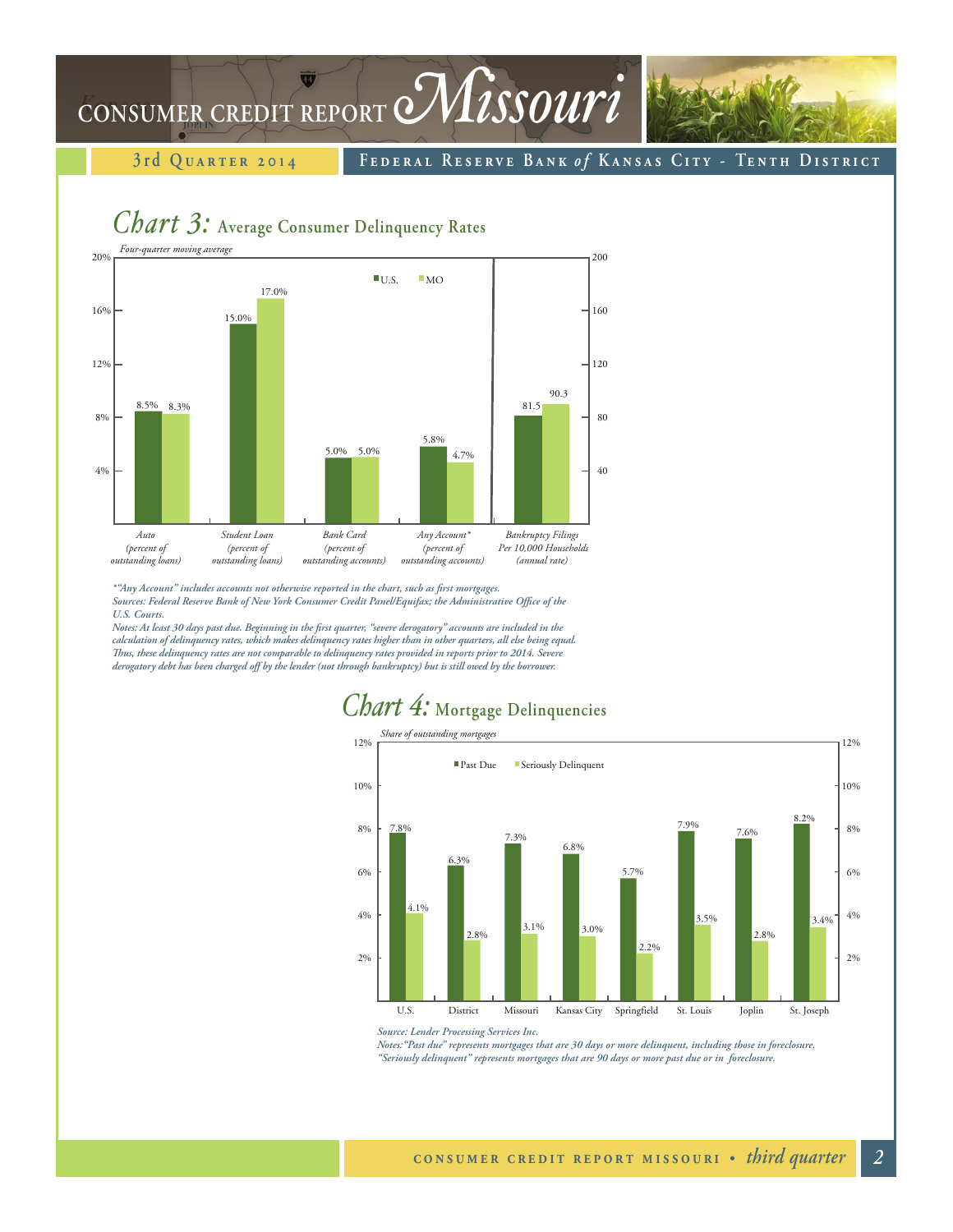# CONSUMER CREDIT REPORT *Missouri*

3rd Quarter 2014 **1 FEDERAL RESERVE BANK of KANSAS CITY - TENTH DISTRICT** 







*Source: Federal Reserve Bank of New York Consumer Credit Panel/Equifax.*